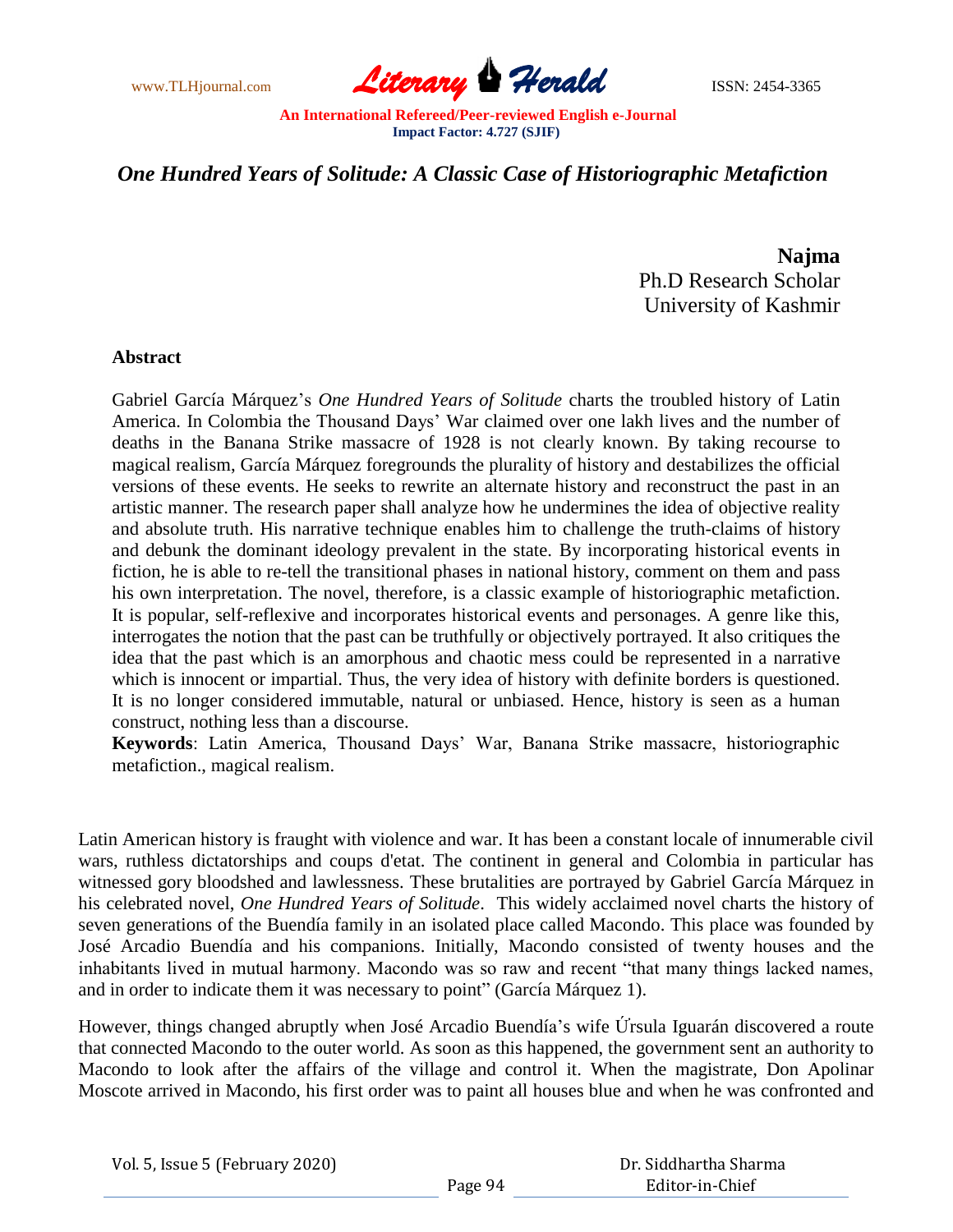www.TLHjournal.com **Literary Perald Herald ISSN: 2454-3365** 

his order was not obliged, he threatened José Arcadio Buendía by saying: "I must warn you that I"m armed" (58). This sowed the seeds of rebellion against the authorities in the minds of the inhabitants. Then the region was plagued by endless civil wars in which the liberals and the conservatives fought to gain power. A railroad was brought to Macondo and a banana company was set up. The company exploited the local workers which forced them to go on a mass strike. The banana company was unwilling to fulfill the demands of the workers and the workers on the other hand did not yield to the company"s dictates which led to a massacre. The government announced that the massacre did not take place at all. Eventually, Macondo was swept away by a hurricane.

In a very broad sense, the novel is an evocation of humankind's earliest settlements, its fruition and its ultimate apocalypse. The novel has a biblical appeal so much so that it has often been dubbed as a Latin American "Bible". The research paper however, aims to discuss *One Hundred Years* in the light of history and as an exemplar of historiographic metafiction, that is to say that the novel is conscious of "its theoretical self-awareness of history and fiction as human constructs … [and this] is made the grounds for its rethinking of the form and contents of the past" (Hutcheon 5).

The paper foregrounds the idea that *One Hundred Years* is a rewriting of Latin American history in general and the Colombian history in particular. As Stephen Minta affirms: "He [García Márquez] is … inevitably concerned with the whole history of his country and continent, and … he has constantly laid stress on the importance of developing alternative sources of history as a challenge to the status of conventional ones" (30). The novel questions the very basis of historiography and attempts to look at the past from multiple standpoints and perspectives. García Márquez makes ample use of historical data. He fictionalizes past events such as A Thousand Days" War, Treaty of Neerlandia, and the Banana Massacre. The civil war described in the novel is a direct reference to the Thousand Days" War of Colombia which spanned from 1899-1902.

The war between the liberals and the conservatives was a direct consequence of the fraudulent elections in which the conservatives were accused of maintaining power by resorting to unfair means. This is also a historical actuality which took place in Colombia in the elections of 1899. García Márquez describes the event with vivid details of the chaotic political situation, the futility of war and the accompanying violence. In the novel, Colonel Aureliano Buendía joins the liberal party when he witnesses the blatant misuse of power by Don Apolinar Moscote in the elections. He becomes the leader of the liberals. As the war stretches Colonel Aureliano Buendía questions the very idea of war. Later in the novel he is seen contemplating the differences between the liberals and conservatives. He says: "The only difference today between the Liberals and Conservatives is that the Liberals go to mass at five o"clock and the Conservatives at eight" (García Márquez 248). He also realizes that he was "fighting because of pride" (139). The twenty years" civil war was finally put to an end with the Treaty of Neerlandia which was signed by Colonel Aureliano Buendía who is the central character in the novel and around whom much of the action revolves. Critics claim that he is a fictionalized version of General Rafael Uribe Uribe, who like Colonel Aureliano Buendía had participated in thirty-two armed uprisings and lost all of them.

The novel challenges the notion of linear history, though the story of the Buendía family seems to be narrated in a chronological manner but basically the narrative takes long leaps in the future and simultaneously reminisces the past and therefore moves back and forth in time. García Márquez craftily incorporates repetitions and flashbacks. Phrases such as 'many years later' and 'years later' or the same

Page 95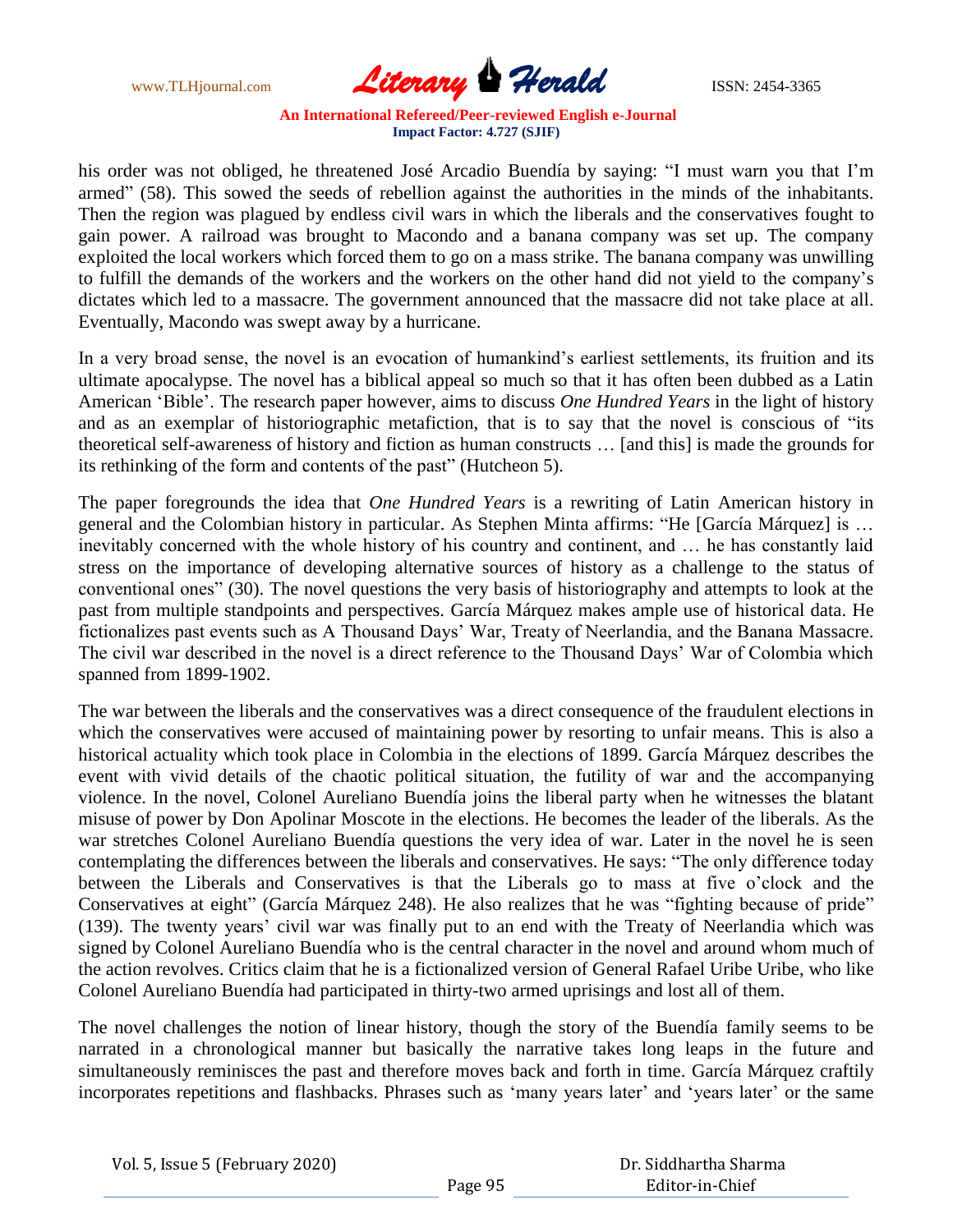www.TLHjournal.com **Literary Perald ISSN: 2454-3365** 

names of characters illustrate this technique. The novel sheds light on the absurdity of war and the adverse effects of science. The arrival of railroad, electricity, cars and other modern techniques facilitated the arrival of the banana company and thereby accelerated Macondo"s destruction. The banana company established a plantation in Macondo and savagely repressed the workers. The agitated workers protested against the "… lack of sanitary facilities in their living quarters, the nonexistence of medical services, and terrible working conditions" (305). They even alleged that "they were not being paid in real money but in scrip, which was good only to buy Virginia ham in the company commissaries" (305-306). The company quelled the protestors by firing indiscriminately on men, women and children alike.

García Márquez borrowed this event directly from history. This event took place in Colombia in 1928 in the town of Ciénaga when the workers of the banana plantation urged the United Fruit Company of America to address their demands. This event was censored in history books and García Márquez"s treatment of this event "has been hailed as one of the finest examples of literature recreating history" (Darraj 14). It is described along with the historical personages associated with it. For example, General Carlos Cortes Vargas who was sent by the government to look into the matter and end the strike is duly mentioned in the novel as well. It is important to note that this event is interpreted in diverse ways in the novel as in history. José Arcadio Segundo witnesses the massacre along with another union leader called Colonel Gavilán. One interpretation of the event is articulated by José Arcadio Segundo and the other is given by the government. The government announced that "there were no dead, the satisfied workers had gone back to their families" (García Márquez 315). This version is "repeated a thousand times and mangled out all over the country by every means of communication the government found at hand" (315). José Arcadio Segundo on the other hand gave a harrowing account of thousands of people being machine gunned. Furthermore, he found himself "lying against dead people," (312) who were being carried in a train to be dumped into the sea. When he regained consciousness after this frightful event, he recounted the number of dead in the massacre and said: "There must have been three thousand of them" (313). Immediately afterwards, he stated, "It must have been all the people who were at the station" (313). Then he said, "There were more than three thousand of them" (319). He further reiterated, "I"m sure now that they were everybody who had been at the station" (319). Then, surprisingly, he gave a precise number of dead people: "Three thousand four hundred eight" (342).

This innate inability to relate the 'past as it really was' suggests that truth is provisional and no narrative is impersonal or objective. As Hayden White suggests, its our narrativization of the past that lends order and meaning to the chaotic and incoherent mess of events (White 27). Clearly, then, this meaninggranting exercise can in no way be innocent as it privileges one kind of knowledge and marginalizes the other. The novel foregrounds the act of representation and asks the readers to question long-held assumptions regarding true historical representation of events. Although, there is no denying the fact that the past that once existed is accessible to the contemporary world only in the textualised version such as books, documents, archives and eye-witness accounts, however, Dominick LaCapra is also right in his assertion that these documents may have "critical or even potentially transformative relations to phenomena represented in them" (38). Linda Hutcheon in *A Poetics of Postmodernism*: *History, Theory, Fiction* expounds that historiographic metafiction "effects two simultaneous moves. It reinstalls historical contexts as significant and even determining, but in so doing, it problematizes the entire notion of historical knowledge" (89). However, what is noteworthy about this genre is its foregrounding of epistemological problems related to fiction and history. Hutcheon maintains that these past events are not inherently meaningful but rather meaning is infused into them:

 Dr. Siddhartha Sharma Editor-in-Chief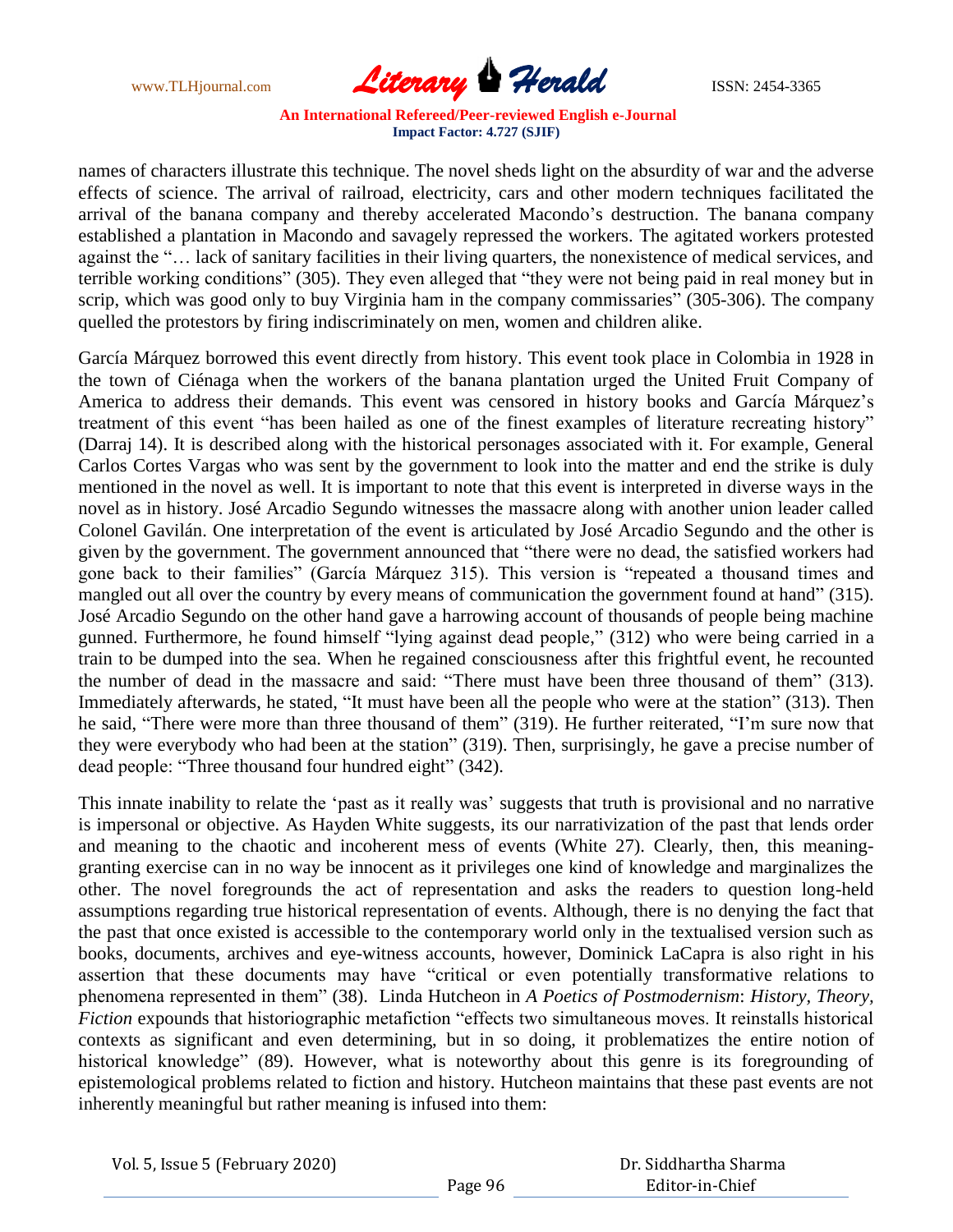

 What the postmodern writing of both history and literature has taught us is that both history and fiction are discourses, that both constitute systems of signification by which we make sense of the past ("exertions of the shaping, ordering imagination"). In other words, the meaning and shape are not in the events, but in the systems which make those past "events" into present historical "facts". This is not a "dishonest refuge from truth" but an acknowledgement of the meaning-making function of human constructs. (89)

As José Arcadio Segundo narrated his experiences to other people, the only person who believed him was Aureliano, everybody else endorsed the official version of the event. Everybody believed that, "Nothing has happened in Macondo, nothing has ever happened, and nothing ever will happen. This is a happy town" (García Márquez 316). A woman even countered him by saying that, "There haven"t been any dead here" (313-314). Other than José Arcadio Segundo, Colonel Lorenzo Gavilán also witnessed the massacre. Earlier, they were also sent to jail together. García Márquez deftly alludes to Carlos Fuentes through the character of Colonel Gavilán, a comrade of Artemio Cruz. With this intertexual reference he brings home the idea that both history proper and fiction are human constructs and literary artifacts. Apart from research and observation, García Márquez heavily relies on memory, childhood stories about wars and violence, supernatural events, myths and legends that his grandparents passed on to him. He employs the technique of magical realism to register his protest against the authoritarian regimes for the horrid brutalities they commit with total impunity. This is better explained by the author himself in his Nobel Lecture "The Solitude of Latin America" where he asserts that the recourse to magical realism is sought because of 'its ability to convey the unearthly tidings of Latin America' (qtd. in Bowers 39). Pertinently then, *One Hundred Years* is an indictment of official history and can also be read as an alternate history from the point of view of repressed and subjugated people, a history of people who were silenced, forgotten and unloved. Philip Swanson observes that García Márquez"s technique of magical realism:

must be a political question of reinterpretation of reality. Utilising the oral style inherited from his grandmother"s fantastic story-telling, García Márquez seems to want to reproduce a traditional, popular rural perspective  $-$  challenging the hegemony of the alien, dominant, imported culture and reinstating the value of the community's own cultural perspective. (12)

Being a world class storyteller, García Márquez believes in pluralistic history that undermines the whole project of history as an absolute, immutable and impersonal account. Magical realism allows him to recreate the transitional moments in history, comment on them and pass on his own interpretation. This technique allows him to question the truth-claims of history and destabilize the dominant ideology prevalent in the state. *One Hundred Years* "reveals the haphazard and fervent way in which people choose their political allegiances without regard for the political debates, which leads to disastrous and violent consequences" (Bowers 42). It can be argued that the cases of political violence in the novel are drawn from "la violencia" (1948-58), a period in which state terrorism reached a new extreme. Furthermore, the novel interrogates the notion of objective reality and absolute truth. This is exemplified when years later Aureliano mentions the event of banana massacre and no one believes him. He realizes that people

Vol. 5, Issue 5 (February 2020)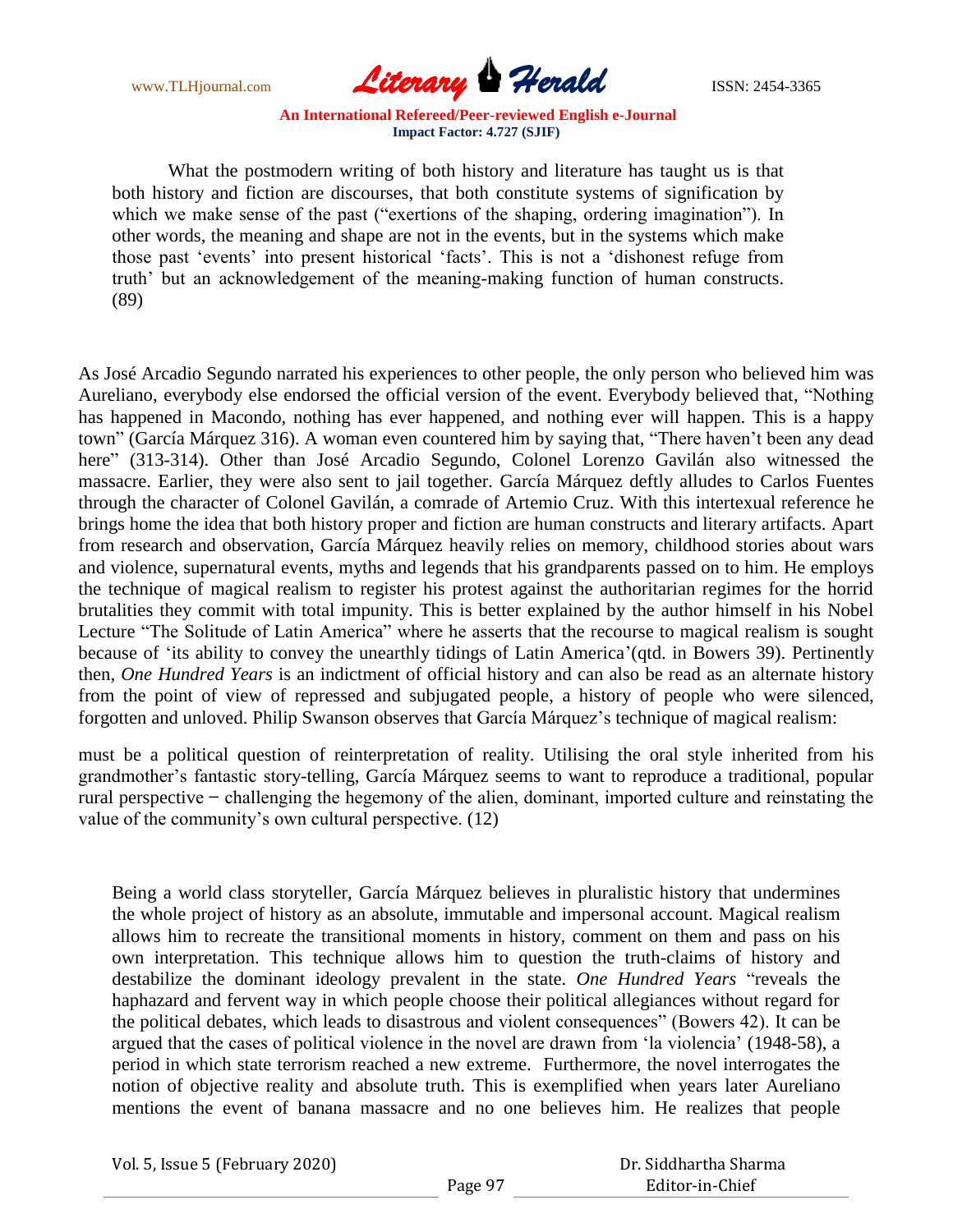

"repudiate the myth of the workers hemmed in at the station and the train with two hundred car loaded with dead people, and they would even insist that, after all, everything had been set forth in judicial documents and in primary-school textbooks: the banana company had never existed" (García Márquez 396). Regarding the representation of banana massacre, García Márquez himself clarified that his narrative is not totally true to facts. He remarks:

… The banana events […] are perhaps my earliest memory. They were so legendary that when I wrote *One Hundred Years of Solitude* I wanted to know the real facts and the true number of deaths. There was a talk of a massacre, an apocalyptic massacre. Nothing is sure, but there can"t have been many deaths. But even three or five deaths in those circumstances at that time ... would have been a catastrophe. It was a problem for me ... when I discovered it wasn"t a spectacular slaughter. In a book where things are magnified like One Hundred Years of Solitude … I needed to fill a whole railway with corpses. I couldn"t stick to historical reality. I couldn"t say they were three, or seven, or 17 deaths. They wouldn"t even fill a tiny wagon. So I decided on 3,000 dead because that filled the dimension of the book I was writing. The legend has now been adopted as history….(qtd. in Posada-Carbó 395-396)

This communicates the idea that the past that once existed cannot be known in its true essence or in its entirety, so one can easily infer that even if *One Hundred Years* is considered an alternate history, it is not a true account of the historical events. There is only a certain degree of truth manifest in the novel and therefore, it does not aim to replace official history in any way. Michael Wood is of the opinion that "The texture of the novel is made up of legends treated as truths-because they are truths to those who believe them-but also (as we have seen) of real facts that no one believes in" (58). The novel, maintains a constant tension between the truths and lies that have passed on in history. Thus, one can say that no narrrative is neutral, and that subjectivity inevitably seeps in all the narratives. García Márquez's deliberate distortion of history underscores the textuality of history and the inherent limitations of knowing the past in its totality. This distortion is done "to foreground the possible mnemonic failures of recorded history and the constant potential for both deliberate and inadvertent error" (Hutcheon 114).

The constructedness of history is further highlighted in the novel with the help of Melquíades mysterious parchments. Though the reader is made aware of them quite early in the novel but it is only at the end the parchments make sense to both the reader and to Aureliano who is the only character in the novel who is able to decipher Melquíades secret codes. The parchments revealed the story of the Buendías "down to the most trivial details" (García Márquez 421). These manuscripts written by Melquíades flout the conventional time scheme. The notion of supposedly continuous and chronological history is undermined and the metafictional element of the novel is underscored. Melquíades "had concentrated a century of daily episodes in such a way that they coexisted in one instant" (421). When Aureliano saw his son being carried away by ants, he perfectly understood the epigraph of the parchments that said: "*The first of the line is tied to a tree and the last is being eaten by the ants*" (420 emphasis in original). At that very moment he realized that he was reading his own history and in order to know his future he shuts himself in a room to decode the parchments fully. This experience was so strange that it seemed as if he was looking into a speaking mirror. He soon came to a conclusion that he would never be able to leave the room and by that time the wind had already started blowing which would soon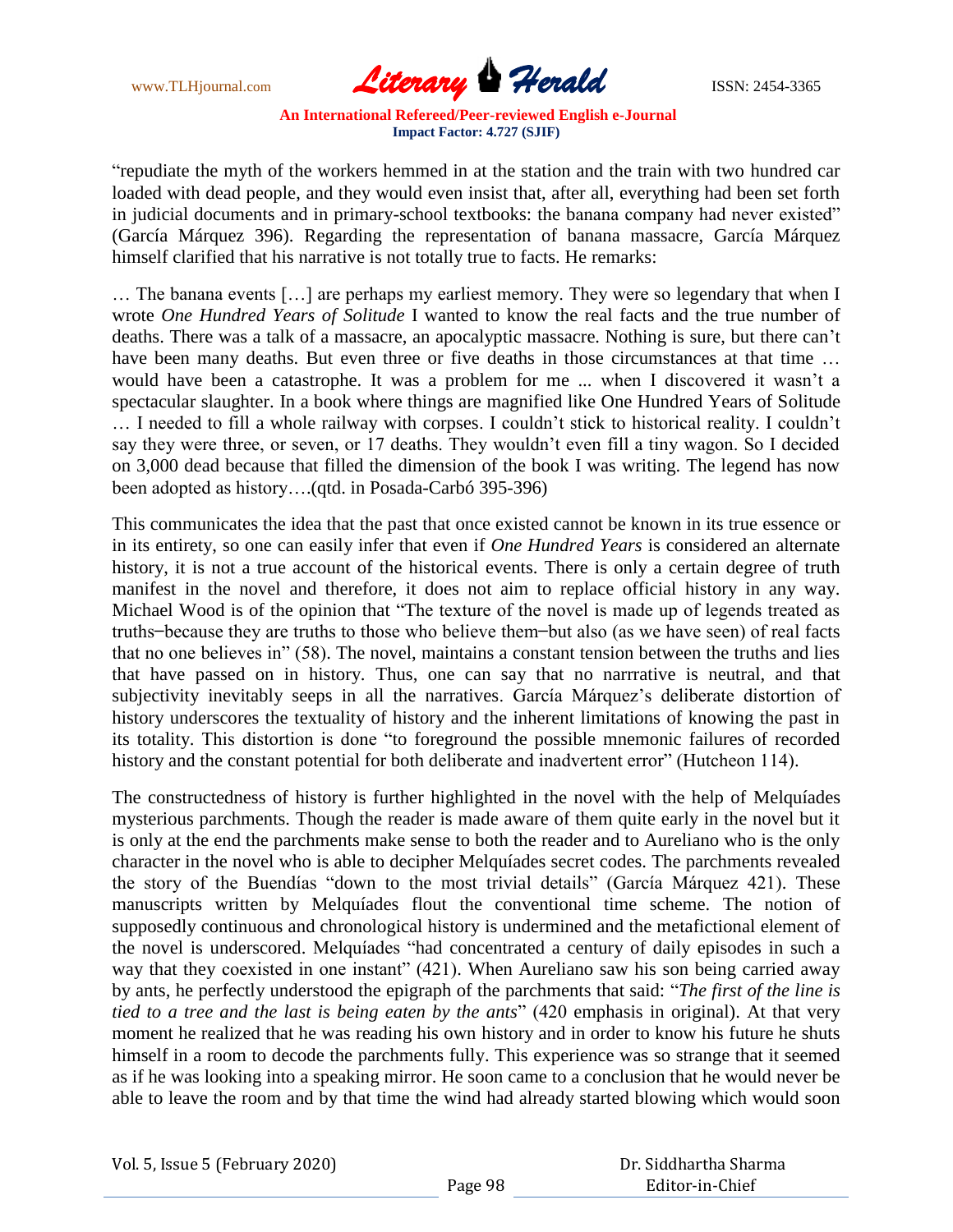

turn into a "biblical hurricane" to sweep Macondo. This self-reflexive element in the novel makes the reader question if the novel and Melquíades parchments are basically one. The novel, thus, draws attention to its own status as a literary artifact.

One important feature of *One Hundred Years* is that it gives ample space to women, as opposed to traditional historiography in which women are deliberately obliterated. The women in the novel are presented as equal counterparts in every aspect and manner of life. They are depicted as headstrong and completely capable of taking decisions. Ứrsula, the matriarch is portrayed to be politically, socially and culturally conscious. Despite José Arcadio Buendía's persistent efforts to join Macondo to the outer world, it is she who triumphs in this endeavour. In the course of the novel, Colonel Aureliano Buendía authorizes his nephew, Arcadio to take charge of the town while he is away fighting the civil war. Arcadio, however, grows into a tyrannical ruler and when Úrsula learns this, she starts "Whipping him without mercy, she chased him to the back of the courtyard, where Arcadio curled up like a snail in its shell" (108). Then she takes power in her own hands and rules the town. She is painted as a woman of firm and resolute will. Once she counsels her son, Colonel Aureliano Buendía, against killing Colonel Gerineldo Márquez. She cautions him in these strict words:

"I know that you"re going to shoot Gerineldo," … "and that I can"t do anything to stop it. But I give you one warning: as soon as I see his body I swear to you by the bones of my father and mother, by the memory of José Arcadio Buendía, I swear to you before God that I will drag you out from wherever you"re hiding and kill you with my own two hands." (173)

Ứrsula lived for around two hundred years and is shown to be an anchor of the Buendía family. She is projected as a woman of substance who breaks away from the stereotypical image of women confined to their household affairs. In her last years, she turned blind but she didn"t let anyone know, nor did anyone notice because she meticulously trained herself to recognize all the voices and perceive all the things around her. It is noteworthy to mention that soon after her death, the Buendía clan started to lose ground and collapsed altogether.

Another important subject matter of the novel is the meaninglessness of violence. The novel is well stocked with instances of violence that are representative of the turbulent and anarchic history. The very first line of the novel is suggestive of the ensuing violence. The gravity of the situation and the grim atmosphere is echoed in Ursula's words when she says to Aureliano José: "Don't go out into the street after six o'clock" (156). The reign of terror is clearly manifest when Colonel Magnífico Visbal is ruthlessly killed along with his seven-year-old grandson just because the little child accidently spilled his drink on a policeman"s uniform and in turn:

The barbarian cut him to pieces with his machete, and with one stroke he cut off the head of the grandfather as he tried to stop him. The whole town saw the decapitated man pass by as a group of men carried him to his house, with a woman dragging the head along by its hair, and the bloody sack with the pieces of the child. (244)

This aggrieved Colonel Aureliano Buendía and he felt the same anger as he "had felt in his youth over the body of a woman who had been beaten to death because she had been bitten by a rabid dog" (244). García Márquez incorporates these lesser known occurrences in the novel to

| Vol. 5, Issue 5 (February 2020) |         | Dr. Siddhartha Sharma |
|---------------------------------|---------|-----------------------|
|                                 | Page 99 | Editor-in-Chief       |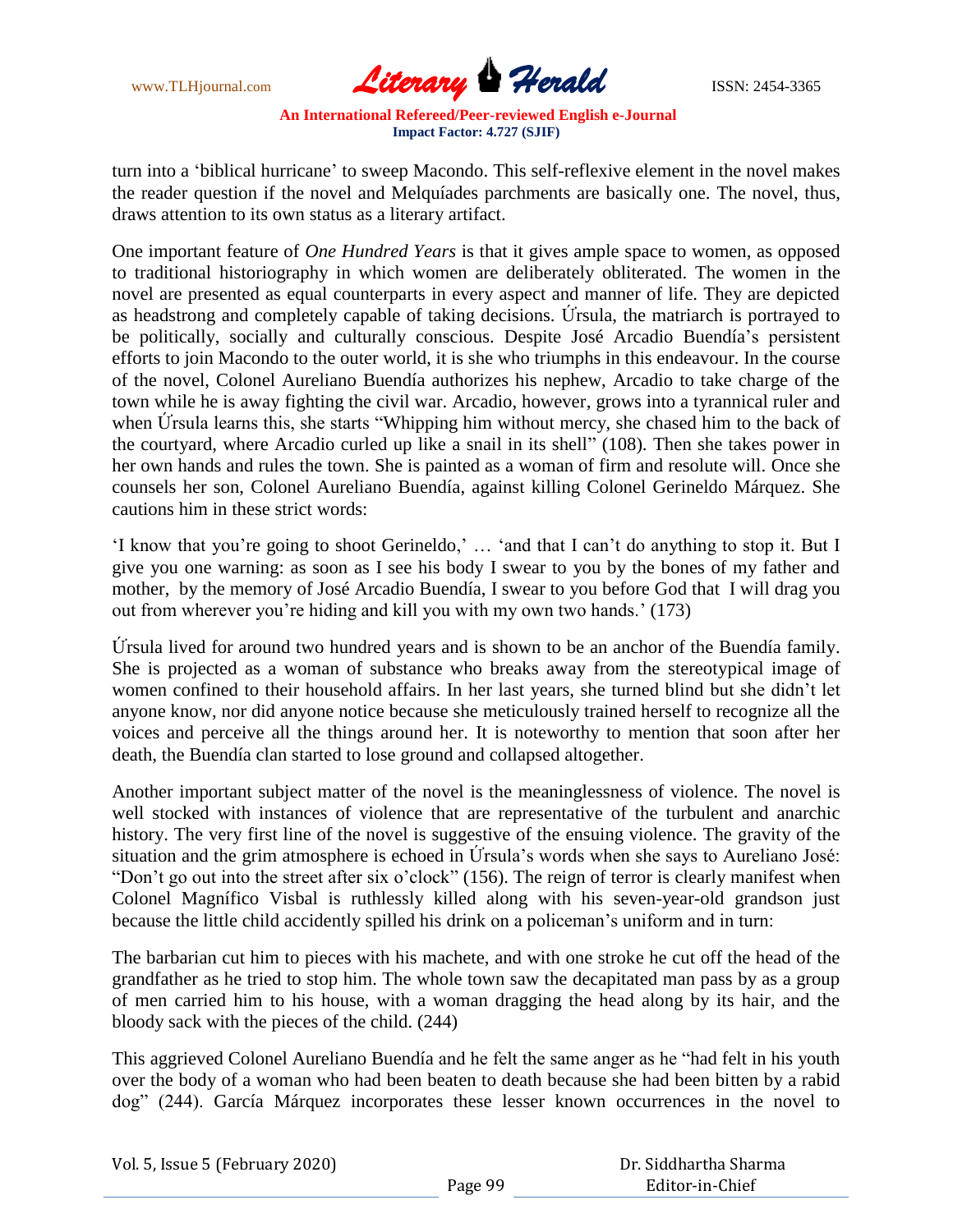www.TLHjournal.com **Literary Perald Herald** ISSN: 2454-3365

highlight the gross human rights violation, the imperialism of the banana company and the forced despotic rule that is endemic to the region. He reiterated in a number of interviews that his works are based on reality. Being a journalist cum writer, this comes to him effortlessly; therefore his works teem with political and social implications. Regina James succinctly notes that "his fellow novelists recognized in the novel a brilliant evocation of many of their own concerns: a "total novel" that treated Latin America socially, historically, politically, mythically, and epically, that was at once accessible and intricate, lifelike and self-consciously, selfreferentially fictive" (7). A remarkable feature of the novel is that besides recreating history and blurring the line between history and fiction, it highlights the process of selection, interpretation and narrativity involved in historiography. The novel interrogates the idea of history with definite borders. Moreover, the gap between the real past and its representation is underscored. It foregrounds the partiality of the historical knowledge and invites the reader to rethink and reconceptualize the past from multiple perspectives.

## **References**

Bowers, Maggie Ann. *Magic(AL) Realism*. New York: Routledge, 2004.

Print.

- Darraj, Susan Muaddi. *Gabriel García Márquez: The Great Hispanic Heritage*. New York: Chelsea House, 2006. Print.
- García Márquez, Gabriel. *One Hundred Years of Solitude*. Trans.

Gregory Rabassa.1970. New Delhi: Penguin, 1996. Print.

Hutcheon, Linda. *A Poetics of Postmodernism: History, Theory,* 

 *Fiction*. London: Routledge, 1988. Print.

- LaCapra, Dominick. *History and Criticism*. New York: Cornell University Press, 1985. Print.
- James, Regina. *Gabriel García Márquez: Revolutions in Wonderland*. Missouri: University of Missouri Press, 1981. Print.

Minta, Stephen. *Gabriel García Márquez: Writer of Colombia*. New

York: Harper and Row, 1987. Print.

Posada-Carbó, Eduardo. "Fiction as History: The *Bananeras* and Gabriel

| Vol. 5, Issue 5 (February 2020) | Page<br>100 | Dr. Siddhartha Sharma |
|---------------------------------|-------------|-----------------------|
|                                 |             | Editor-in-Chief       |
|                                 |             |                       |